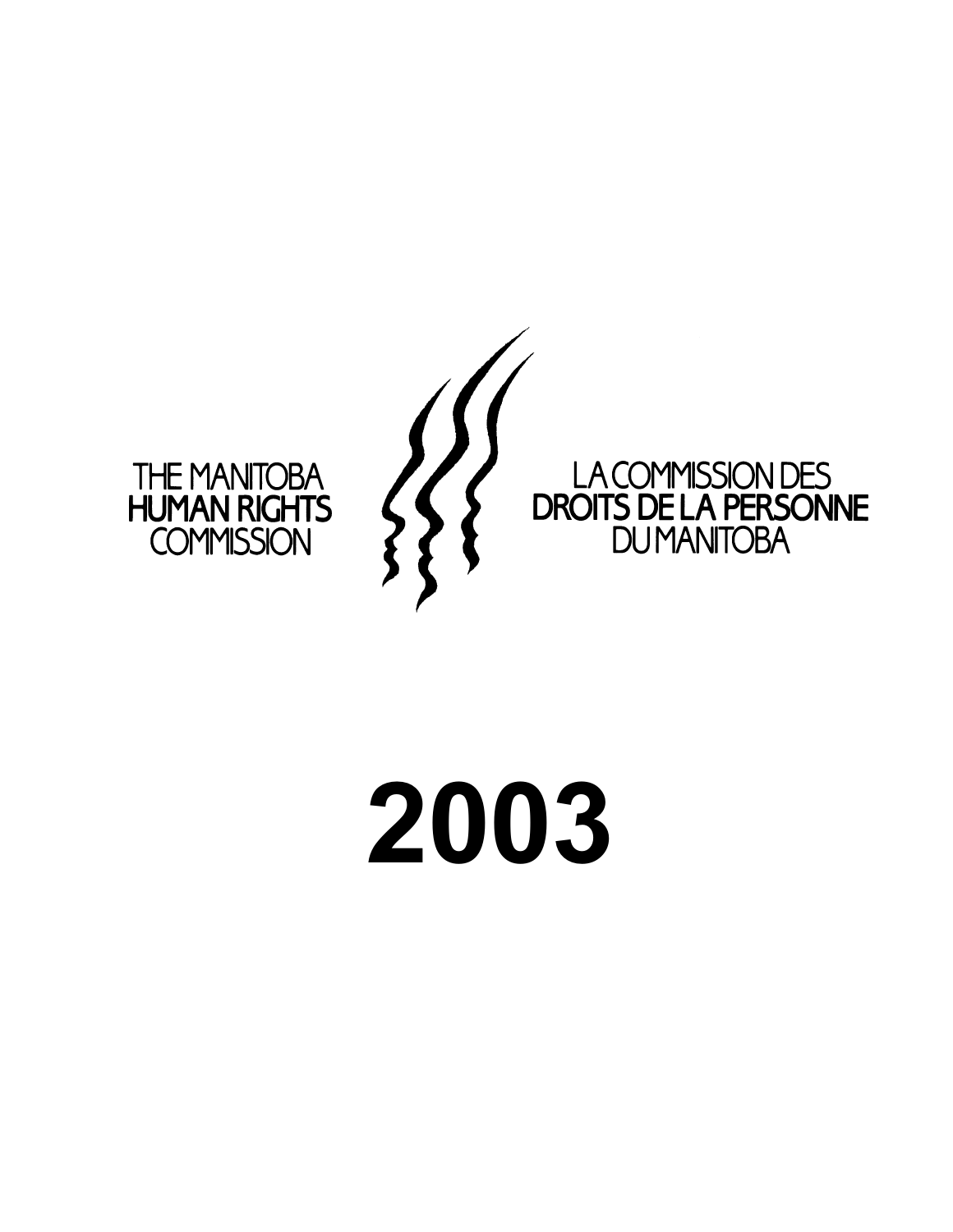# **Table of Contents**

| Manitoba Human Rights Code          | 2  |
|-------------------------------------|----|
| Message from the Chairperson        | 3  |
| <b>Executive Director's Report</b>  | 6  |
| <b>Complaint Process</b>            | 8  |
| Overview                            | 9  |
| <b>Settlements</b>                  | 10 |
| <b>University Monitoring Report</b> | 14 |
| <b>Raising Awareness</b>            | 15 |
| 2003 Commissioners                  | 17 |
| Organizational Chart                | 19 |
| <b>Statistics</b>                   | 20 |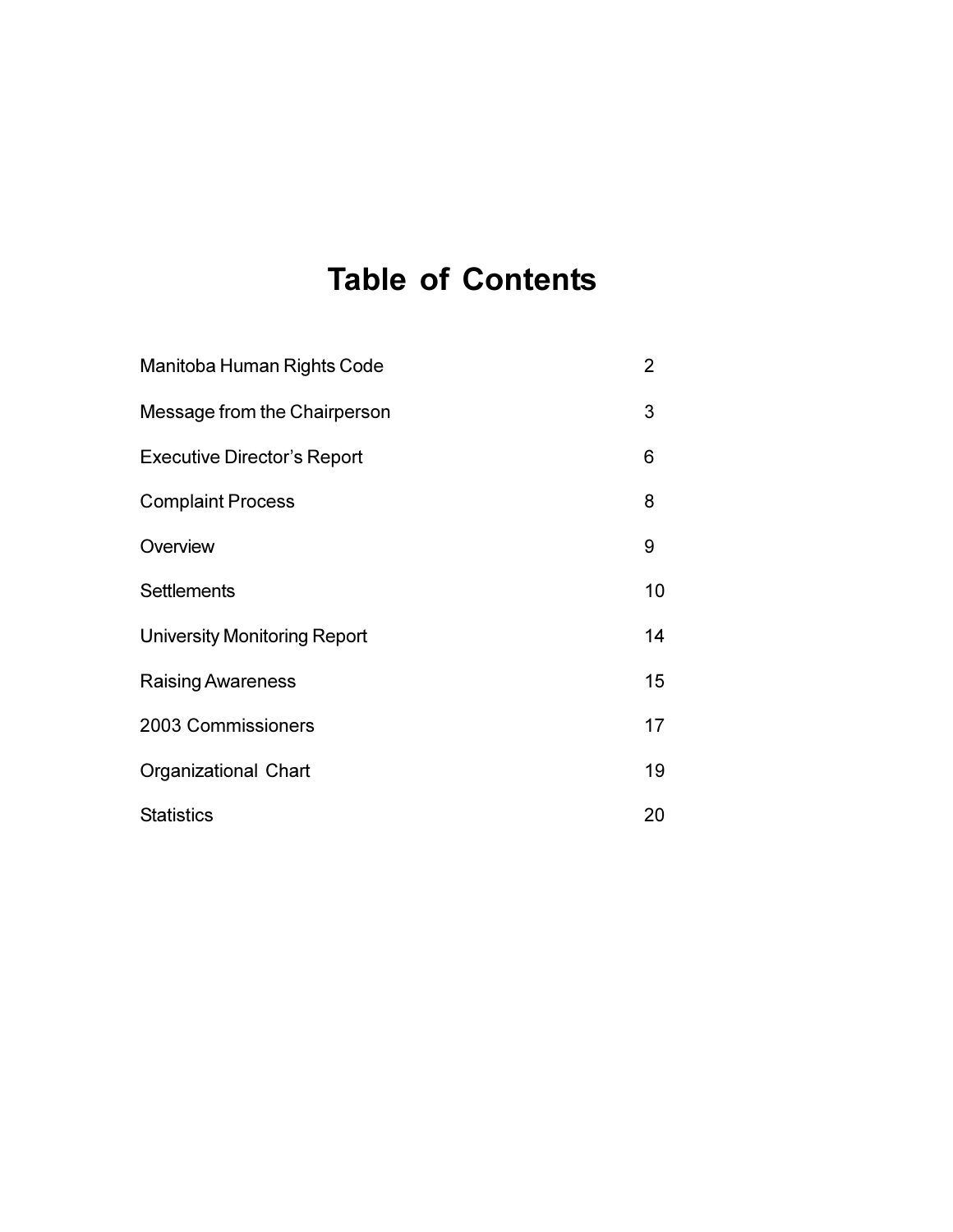# Manitoba Human Rights Code

In 1987 the provincial government passed the current Manitoba Human Rights Code. Protection under *The Code* extends to all ages. It prohibits unreasonable discrimination on the following grounds:

- Ancestry
- · Age
- Ethnic background or origin
- · Religion or creed, or religious belief, religious association or religious activity
- Nationality or national origin
- Sex, including pregnancy, or circumstances related to pregnancy
- Gender-determined characteristics
- · Sexual orientation
- Marital or family status
- Source of income
- Political belief, political association or political activity
- Physical or mental disability

Members of other groups, which have been historically disadvantaged but are not listed above, may be able to file a complaint on analogous grounds.

The mandate of the Manitoba Human Rights Commission is to achieve equality of opportunity and freedom from discrimination in the areas of housing, employment, contracts and services available to the public. Although many of these activities fall within provincial jurisdiction, complaints against certain federally regulated entities, such as airlines, banks, telecommunications, crown land set aside for the exclusive use of Aboriginal people and the federal civil service, should be filed with the Canadian Human Rights Commission.

The Manitoba Human Rights Commission is authorized to mediate and investigate complaints of discrimination, to refer matters to adjudication, to issue binding opinions and to educate the public and promote human rights issues.

*Mission Statement The Manitoba Human Rights Commission is mandated to achieving equality of opportunity and freedom from discrimination.*

# **Board of Commissioners**

Janet Baldwin Chairperson

Jerry Woods Vice-Chairperson

### **Commissioners**

Roberta Frederickson

Yvonne Peters

Fausto Yadao

Robin Dwarka

M.V. Naidu

Sheena Rae Reed

Elliot Leven

Ajit Kaur Deol

### **Minister The Honourable Gord Mackintosh**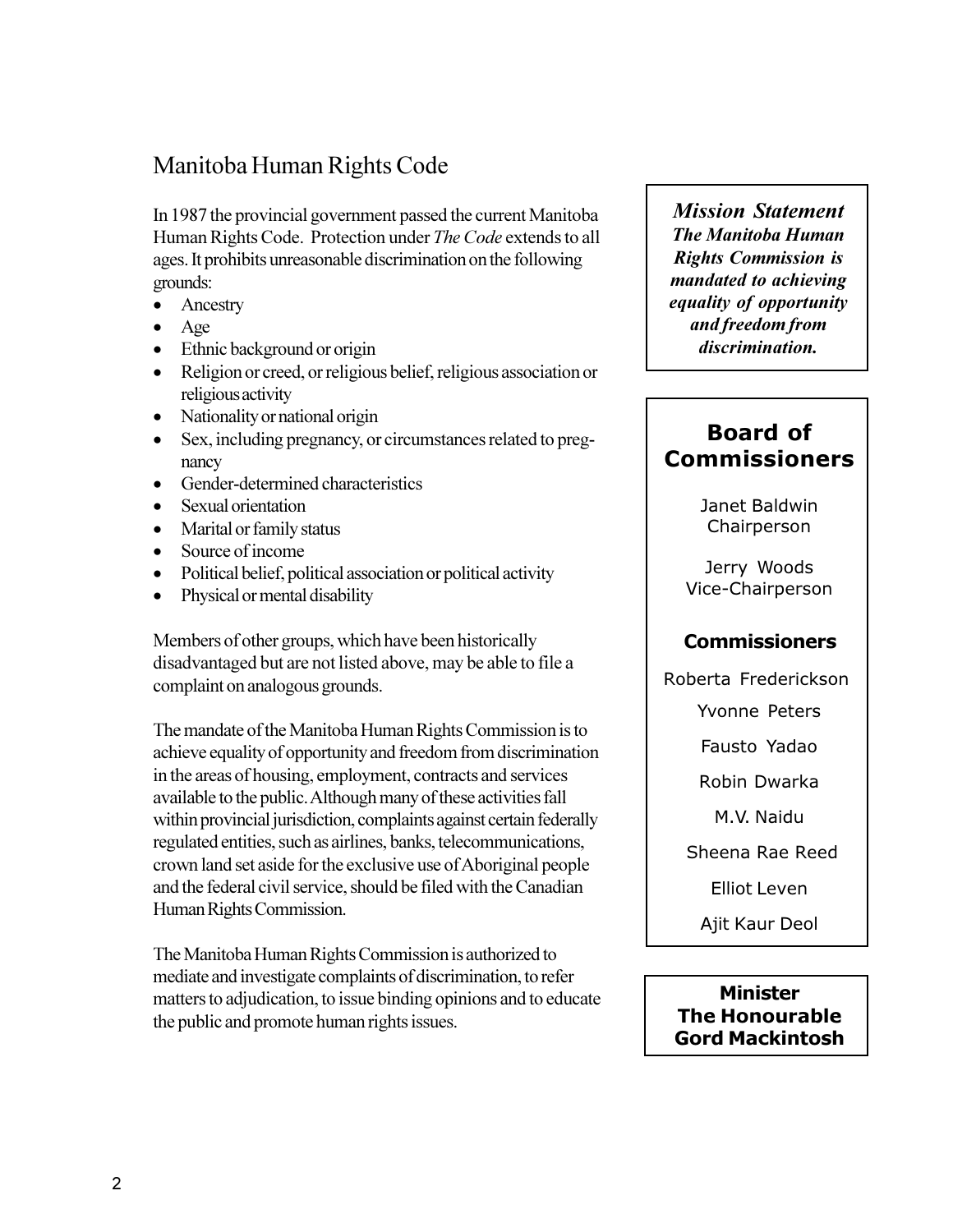# **Message from the Chairperson**

I am pleased that the membership of The Manitoba Human Rights Commission did not change in 2003. The Board of Commissioners reflects the geographical and demographic diversity of Manitoba, and has been able to develop some expertise in dealing with increasingly complex and lengthy complaints. The mandate of the Commission is the protection and promotion of human rights in Manitoba. The Board determines the disposition of all complaints, which have not been settled, withdrawn or abandoned, oversees the Commission's activities and programs, and establishes Commission policies.

The full Board of Commissioners held six regular meetings in 2003, and two special meetings, one to discuss the continuing cases involving the accreditation of foreign medical graduates, and the other to review its own processes, in light of the practices of other human rights commissions. This latter special meeting did not propose any radical changes to our procedures, but made several suggestions for streamlining, in particular, recommending the appointment of a part-time Chair of the adjudication panel or a tribunal, better to manage the logjam of complaints awaiting adjudication.

In 2003, the Board referred thirty-three (33) complaints to Board-directed mediation and/or adjudication. The Board also reviewed reports in regard to cases with counsel and staff, pre-complaint conciliations, settlements, and withdrawn or abandoned complaints. The Commission continues to stress alternative dispute resolution processes, and in 2003 one hundred and fortyseven (147) complaints were settled at various stages.

Many complaint resolutions involve systemic, as well as individual, remedies. The complaints by the Association of Foreign Medical Graduates in Manitoba were resolved in regard to the College of Physicians and Surgeons of Manitoba, as the conditional licensing scheme is no longer discriminatory, although issues remain relating to access to residency positions. The claims by part-time workers, the vast majority of whom are women, for pro-rated, supplemental maternity-leave benefits, granted to full-time workers, have been resolved in principle by the renegotiation of the relevant collective agreements. A complaint involving the provision of an appropriate fire-warning device to a deaf condominium owner was settled. The Commission entered into a settlement with the Manitoba Theatre Centre for the gradual provision and monitoring of American Sign Language interpretation, commencing with one main stage performance in the 2003-04 season. A complaint involving the provision of services to a dyslexic client was resolved at an early stage by the development of an appropriate policy.

The Commission is exploring a more proactive approach to systemic issues, for example, by meeting with employers to discuss employment equity plans, and with police and retailers in regard to the sale of intoxicants. It is generally agreed that the best way to prevent discrimination is through human rights education. The Issues and Communications Committee of the Board, chaired by Vice-Chairperson, Jerry Woods, with the support of Assistant Director, George Sarides, and Communications Director, Patricia Knipe, oversees the Commission's education and outreach activities, detailed in this Report. The Commission conducts a series of education programs each year, including the

 *I have been concerned with many things, but the underlying factor which is basic to all these concerns is human rights. Human rights and all that this phrase implies is based on the value of human worth and of personal dignity. Eleanor Roosevelt*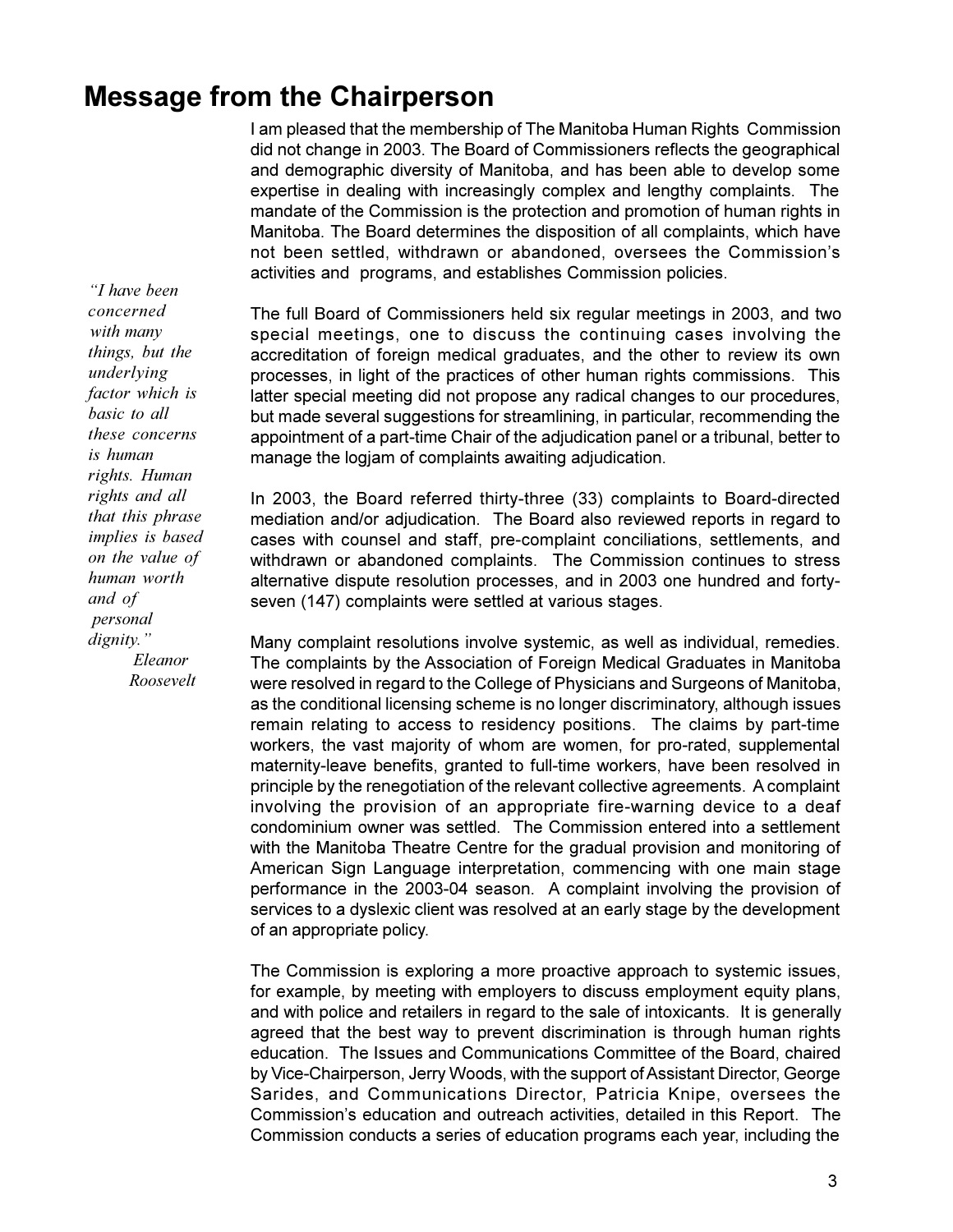successful Employment Seminars. The main educational focus in 2003 was again on youth: a seminar was delivered to the Manitoba Association of School Trustees; the Third Annual Youth Conference was held on November 21, 2003, and we hope to expand this conference to Northern and Western Manitoba in 2004. Our innovative website was further developed, and our informational brochure was translated into Cree and Spanish; we hope to translate this brochures into other languages, such as Tagalog, in 2004. The Bulletin, appeared monthly with my column, *The Rights Connection*, written with Deb Beauchamp, Policy and Program Analyst.

The Commission continued to promote human rights by issuing press releases and responding to media requests. Commissioner Elliot Leven and I appeared at the House of Commons Standing Committee on Justice and Human Rights hearings in Steinbach, Manitoba, in April, 2003 in support of the right of samesex couples to choose to marry. The Commission applied for leave to intervene in the reference to the Supreme Court of Canada concerning the legal capacity for marriage, which is scheduled to be heard in 2004.

The Executive Committee of the Board initiated a continuing correspondence with Manitoba Health, regarding the extent of the coverage provided for sex reassignment surgery, while recognizing that such surgery is considered an insured service by Manitoba Health when recommended by a recognized gender identity clinic.

The Legislative Review Committee, chaired by Commissioner Yvonne Peters, continued to press for the adoption of amendments to *The Human Rights Code* previously proposed, particularly the addition of 'social condition' as a protected ground, and the clarification of the protection of gender identity. The Committee continued its research in regard to social condition, which would allow the Commission to respond more comprehensively to discrimination based on social and economic disadvantage. The Commission also finalized its proposed amendment to the harassment section of *The Code,* to enable a complainant to name the alleged harasser as a respondent in addition to the employer, in the employment context and where the respondent is at least 16 years old. This was considered necessary, as currently, even though harassment has occurred, the employer might have taken reasonable steps to provide a harassment-free workplace, leaving the complainant without a remedy. In 2004, the Committee will develop amendments to change the Commission's reporting line from Justice directly to the Legislative Assembly; to enable the Commission to hold public inquiries, and to update the definition of "systemic discrimination" in *The Code*, as well as additional procedural amendments. We trust that the full package of amendments to *The Code* will be passed in 2004. The Legislative Review Committee will continue to consider the expansion of the section concerning discriminatory signs and statements, to address hate speech.

The Policy Review Committee almost completed the review of all our current policies interpreting *The Code*, in 2003. The Board approved the revised policies on: Defining Physical and Mental Disability; Special Programs; Employment – Age of Majority; two policies relating to Marital and Family Status; Reasonable Accommodation of Religious Belief; Closed Bond Credit Unions; Private Clubs, and Pre-Employment Inquiries. The Committee continued to work on the development of new policies, in particular in regard to Drug and

*For too long the development debate has ignored the fact that poverty tends to be characterized not only by material insufficiency but also by denial of rights.*

 *UN Commission for Social Development, Thirty-sixth session, 1998/4*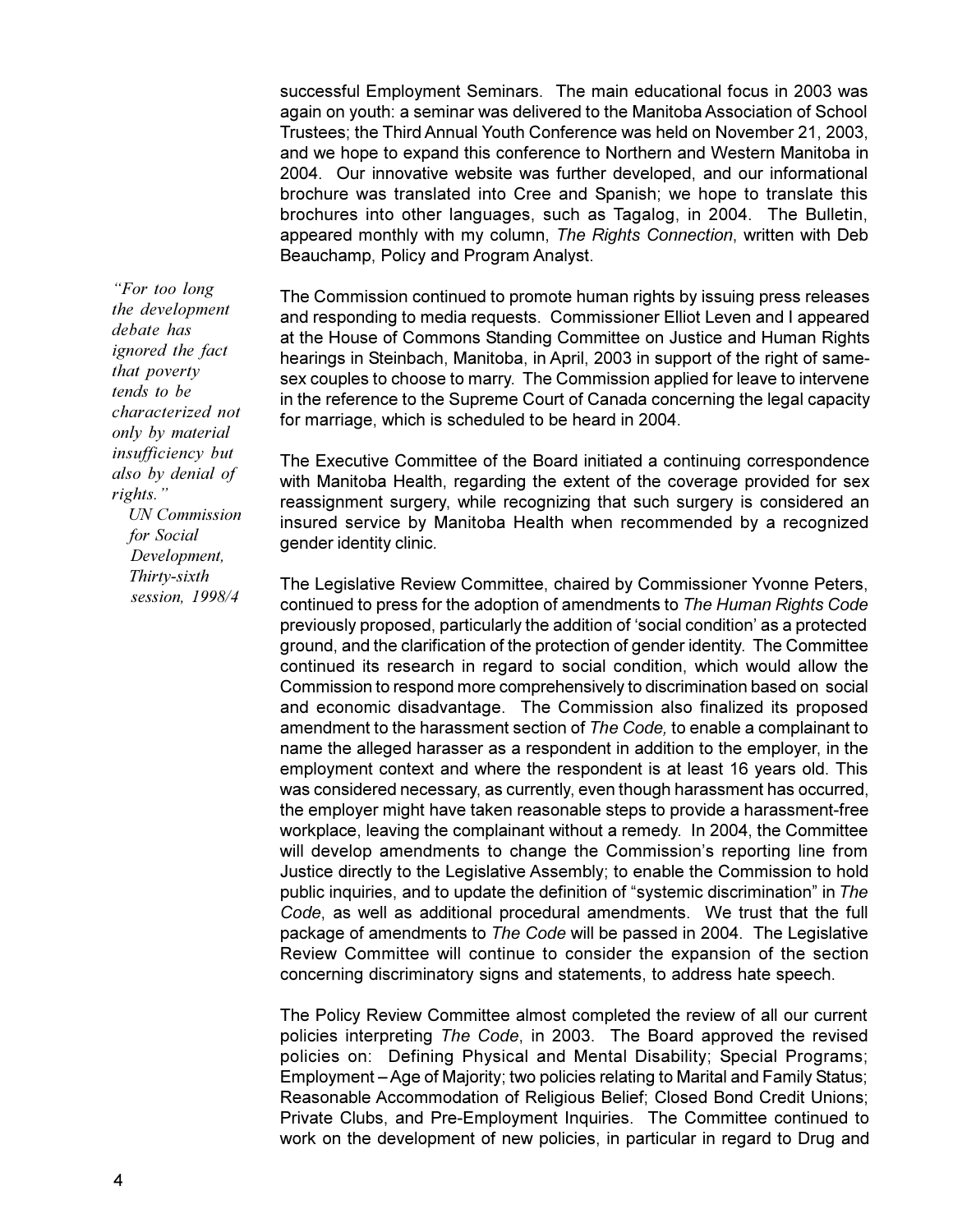Alcohol Testing. In 2004, the Legislative Review and the Policy Review Committees will be merged.

Nationally, The Manitoba Human Rights Commission had been elected President (myself) and Treasurer (Dianna Scarth, our Executive Director) of the Canadian Association of Statutory Human Rights Agencies (CASHRA) from May, 2002 to May, 2003. Our Commission also hosted the 2003 Annual Conference, which was held in Winnipeg from 25 - 28 May, 2003. The Conference was called "Meeting at the Forks", and focussed on human rights issues facing Aboriginal peoples. I should like to thank Jerry Woods, Vice-Chairperson of The Manitoba Human Rights Commission, and Chair of the Conference Planning Committee and the Conference itself, for making the Conference such a success. I should also like to thank all our presenters and panelists, particularly our keynote speaker, Mr. Justice Murray Sinclair. CASHRA continues to be preoccupied with its own role and structure, particularly whether it should take public positions on national human rights issues.

Dr. Israel Asper spoke to the 2003 CASHRA annual meeting about his vision for the Canadian Museum for Human Rights at the Forks, which had just been officially announced. We offer our condolences on the death of Dr. Asper, but hope to establish a co-operation partnership with the Friends of the Canadian Museum for Human Rights, to realize his legacy.

As well as the many other partnerships detailed in this Report, we worked with the University of Winnipeg, the Court Challenges Program, and the United Nations Chair and Resource Centre to bring Mary Robinson, the former President of Ireland and the former United Nations Commissioner for Human Rights, to Winnipeg in June, 2003, to receive an honorary doctorate from the University of Winnipeg, and to promote the international protection of human rights as an essential part of globalization.

The challenge in 2004 for the Commission will be to fulfill our mandate despite decreasing resources, particularly in regard to human rights education, and in the North. We have no dedicated education position, and our investigation officers are carrying increasing caseloads with staff losses in Winnipeg and The Pas. We will hold a further Strategic Planning session to update the objectives identified at the start of my term as Chairperson in 2001.

I should like to thank all members of the Commission's Board and staff for their work and support throughout the year. Delegates to the CASHRA Annual Conference remarked on the collegiality and teamwork of our staff and Board. In particular, I should like to thank Donna Seale, our former Manager of Investigation and Mediation, and wish her well in motherhood, and to welcome her successor, Paula Hamilton. As always, I should like to express my appreciation to Jerry Woods, Vice-Chairperson, Dianna Scarth, Executive Director, and Aaron Berg, legal counsel to the Commission, for his wit and wisdom.

Janet Baldwin

*The difference between perseverance and obstinacy is, that one often comes from a strong will, and the other from a* strong won't."  *Henry Ward Beecher*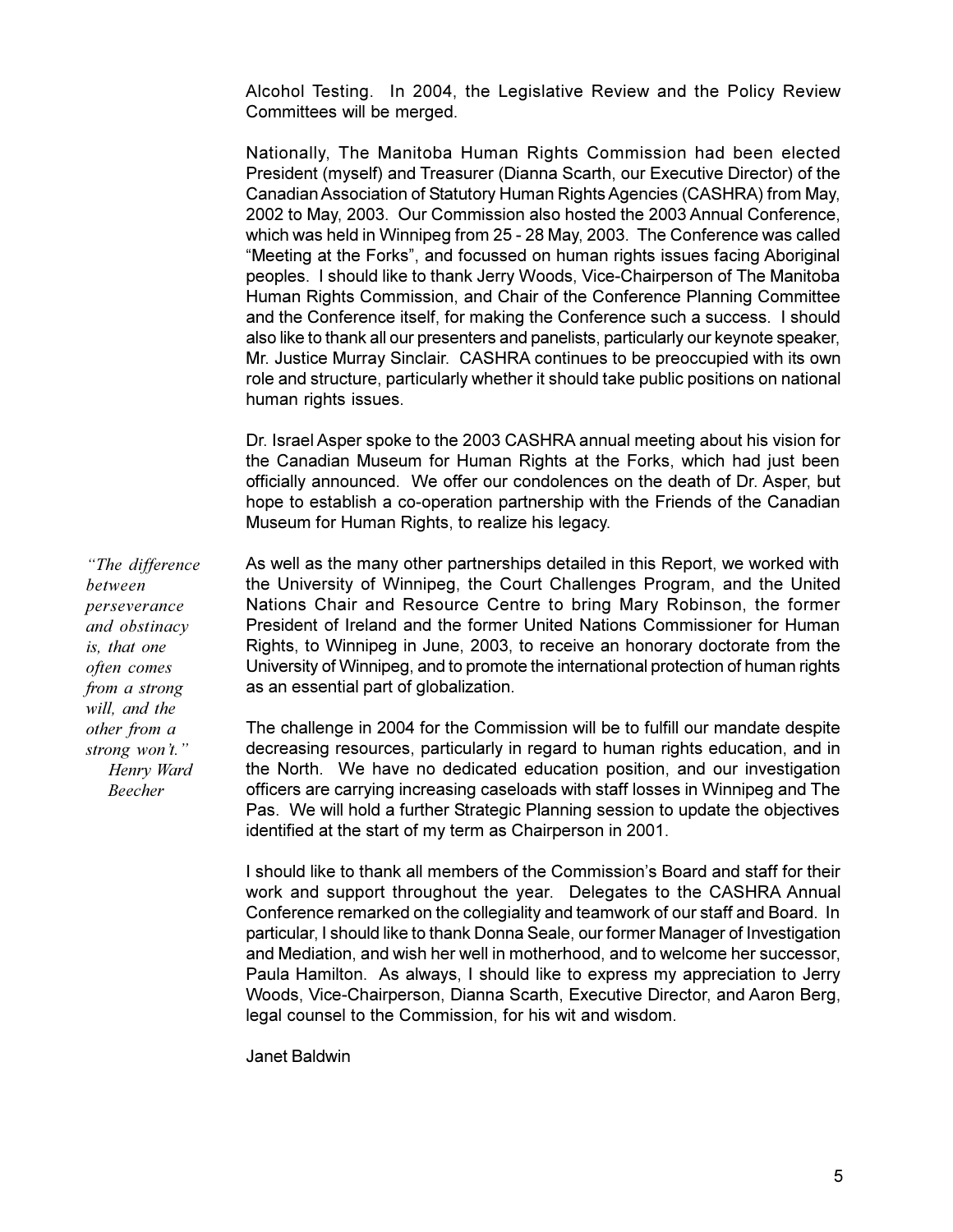# **Executive Director's Report**

There are 3 components to the mandate of the Manitoba Human Rights Commission under *The Human Rights Code: to* promote human rights, to design and deliver public education programs, and to enforce the provisions of *The Code* through its complaint processes. These responsibilities are closely interwoven within the Commission's day-to-day activities. A review of the data gathered at the end of the year shows that steady progress was made toward achieving its long term objectives of increasing education and outreach activities, improving complaint resolution processes, and becoming more proactive in raising awareness of human rights.

A total of 274 formal complaints were filed in 2003. Another 62 complaints were resolved informally, by way of pre-complaint conciliation. This total of 336 complaints reflects a slight increase over the 319 complaints the previous year. The three major activities in which the Commission has a mandate to enforce *The Code* are employment, housing and public services. One of the most significant trends in the past decade has been the increase in the volume of complaints filed in employment. Ten years ago, the 1993 Annual Report statistics revealed that employment complaints were in the range of 44% of the total. By 2003 however, complaints of discrimination and harassment in the workplace represented 75.9% of the formal complaints filed. This fact has led to the establishment of one of the major areas of the Commission's education programs - a series of workshops and seminars designed to inform employers about their rights and obligations under *The Code.* As a general practice, as well, the Commission's mediators strongly encourage the parties to consider including terms in their agreements, which go beyond an individual complaint, to reflect systemic resolutions. For example, some employers may agree to ensure that managers will participate in the Commission's education programs or to develop anti-harassment or accommodation policies. This approach to settlements not only illustrates the remedial philosophy underlying The Human Rights Code, but also meets the objective of taking steps to prevent future incidents of discrimination.

Another trend noted in complaints filed during 2003, was a significant increase in complaints based on mental and physical disability, an increase that has been steady and incremental over the past decade. In both 1993 and 1994, the percentage of disability complaints filed with the Commission was 19%. By 2003, this figure had reached 40%. The majority of disability complaints raise allegations that employers or service providers have failed to offer reasonable accommodation of special needs, which are based on a protected characteristic in *The Code*. This topic has been addressed within the past few years in the *Meiorin* and *Grismer* decisions of the Supreme Court of Canada. The Commission's seminars assist employers and service providers deal with the implications of recent court and tribunal decisions.

In the area of complaint resolutions, one positive outcome noted during 2003 was that the percentage of complaints under investigation, which was more than one year old decreased from 19% to 14.8%.

The Commission also continued to ensure that a range of options by which complaints could be resolved were offered. The statistics gathered for 2003

*Surely the day will come when color means nothing more than the skin tone, when religion is seen uniquely as a way to speak ones soul; when birth places have the weight of a throw of the dice and all are born free... Josephine Baker*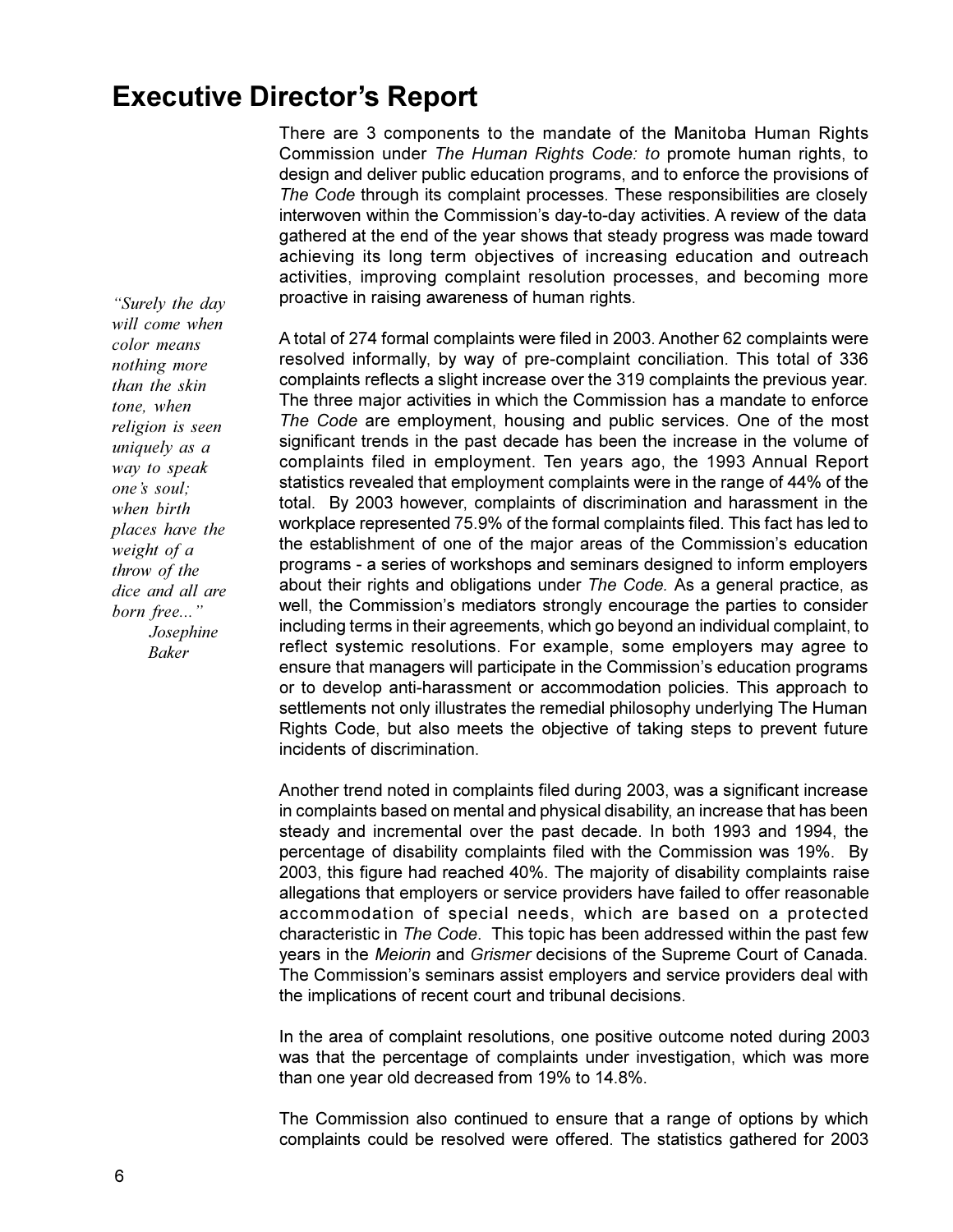demonstrated that complaints are resolved faster when mediation or conciliation is utilized early in the complaint process. For example, pre-investigation mediations were completed within an average of 59 days, while Board-directed mediations, which occurred after investigative reports had been considered, took an average of 95 days to complete.

We are pleased to report that the settlement rate in 2003, when the precomplaint, pre-investigation and Board directed mediation figures are combined, exceeded 50% of the complaints which were disposed of during the year, and a relatively low number (18%) were withdrawn or abandoned. This is in contrast to the year 1995, when 19% of formal complaints were settled, and 51% were withdrawn or abandoned.

In addition to emphasizing education for employers, the Commission has chosen to focus on programs for youth. Many young people face discrimination and harassment in their daily lives. We also believe that it is important to expose young people to information about human rights in their formative years, while attitudes are developing.

 *Good fortune is what happens when opportunity meets with planning. Thomas Alva Edison*

The most successful educational activity for young people has proven to be Youth Conferences, which were first undertaken in 2001. The third annual youth conference, held on November 21 in Winnipeg, was very successful. The Commission plans to increase the number of youth conferences offered each year, and to expand the venues to include rural areas. As in previous years, highlights of the youth conference can be viewed on our website feature MHRC TV.

The Commission also undertook outreach and public education in collaboration with other organizations, such as the Canadian Human Rights Commission. Displays by the two commissions marked important human rights events during the year. As well, on December 10<sup>TH</sup>, 2003, the annual Human Rights Commitment Award was presented, in collaboration with the Canadian Human Rights Commission, The Manitoba Association for Rights and Liberties, and the Community Legal Education Association of Manitoba, to Winnipeg Harvest. For the first time, a youth award was also presented to Youth Helping Youth.

Several members of our staff retired or resigned to undertake new opportunities during the year. I wish to acknowledge the contributions made by Elizabeth Bennett and Roger Young, who retired after a combined total of almost 60 years of government service. Donna Seale, who was seconded from Civil Legal Services, Department of Justice, to be Manager of Mediation and Investigation, left the Commission in July to prepare for the arrival of twin daughters, and Don Pranteau, our Northern human rights officer, accepted a position as a hearing officer with the Residential Tenancies Branch. They will all be missed, and we wish them good luck and happiness in the future.

Dianna Scarth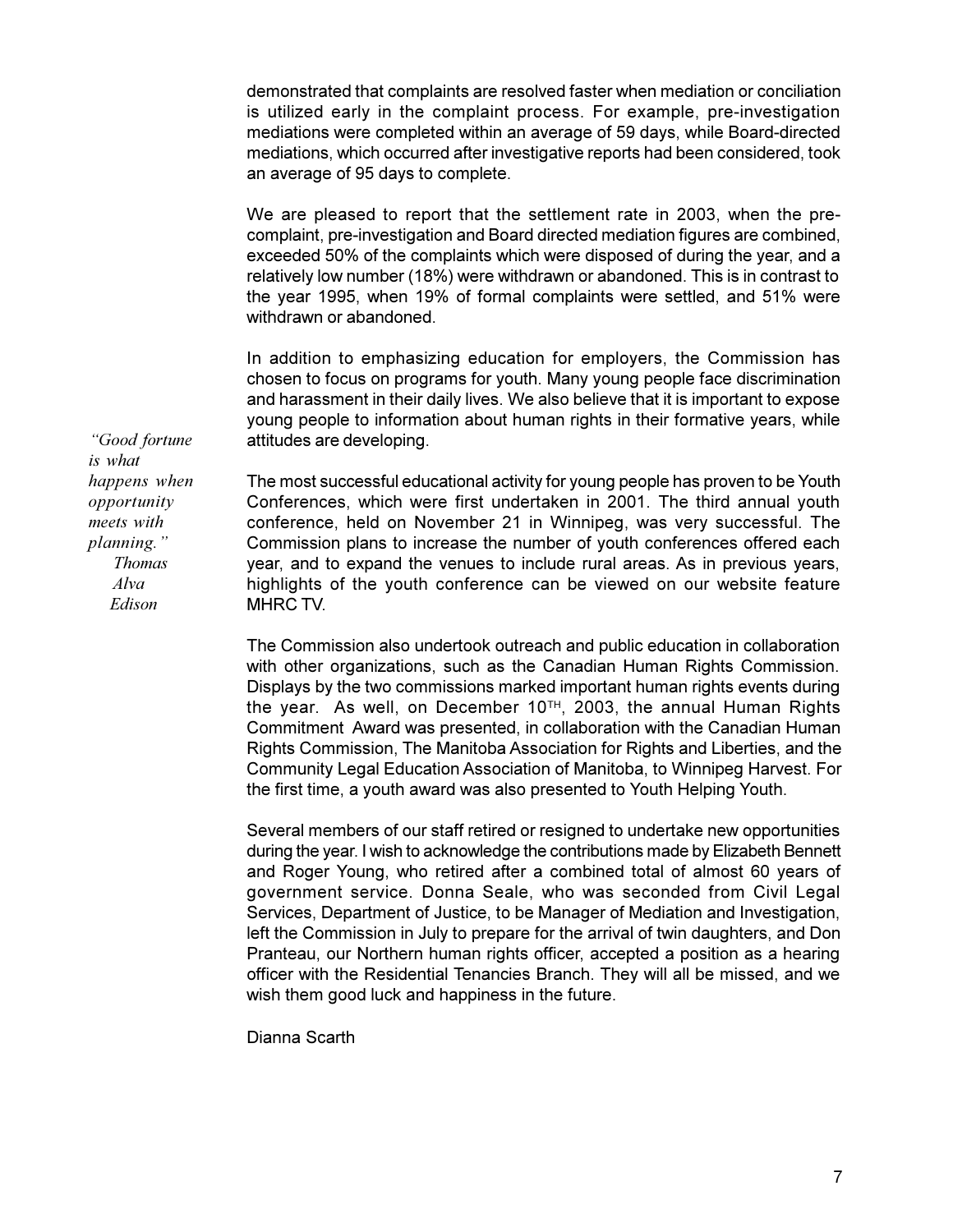# *Complaint Process*

# Manitoba Human Rights Commission

### *When the Commission is first contacted*

- $\triangleright$  The intake unit is the first point of contact when someone calls or drops by the Commission.
- Ø The person may be provided with information on the Commission and the *Human Rights Code* or directed to another agency, if the matter does not fall within *The Code.*
- $\triangleright$  After establishing that the complaint falls within the Commission's jurisdiction, the intake staff will attempt, in some cases, to resolve matters informally usually over the telephone. This is called pre-complaint resolution.
- $\triangleright$  If pre-complaint conciliation is not appropriate or does not result in a resolution, a written complaint will be prepared by the intake staff, registered and sent to the respondent.

### *After a complaint has been formally registered*

- $\triangleright$  The parties are offered an opportunity to resolve their complaint through a voluntary resolution process called pre-investigation negotiation facilitated by one of the Commission's specially trained mediators.
- $\triangleright$  All pre-investigation negotiations are confidential and are conducted on a neutral, without prejudice basis.
- $\triangleright$  Complaints not resolved by pre-investigation negotiation will proceed to a full investigation by the Commission's investigators. The investigation may include interviews and documentation review.
- $\triangleright$  Once an investigation is concluded, investigators prepare a report of their findings and make a recommendation to the Board of Commissioners as to whether or not the complaint should proceed further.
- $\triangleright$  At any time during the investigation process, the parties may explore voluntary resolution with one of the Commission's mediators

### *Once a complaint has gone to the Board of Commissioners*

- $\triangleright$  The Board is free to accept, reject or modify investigators' recommendations.
- $\triangleright$  The Board may dismiss a complaint.
- $\triangleright$  The Board may direct mediation to be undertaken to settle the complaint.
- $\triangleright$  The Board may ask the Minister of Justice to appoint an independent adjudicator from an established roster.
- $\triangleright$  The adjudicator convenes a public hearing, hears the evidence and issues a written decision as to whether there has been a contravention of *The Code.*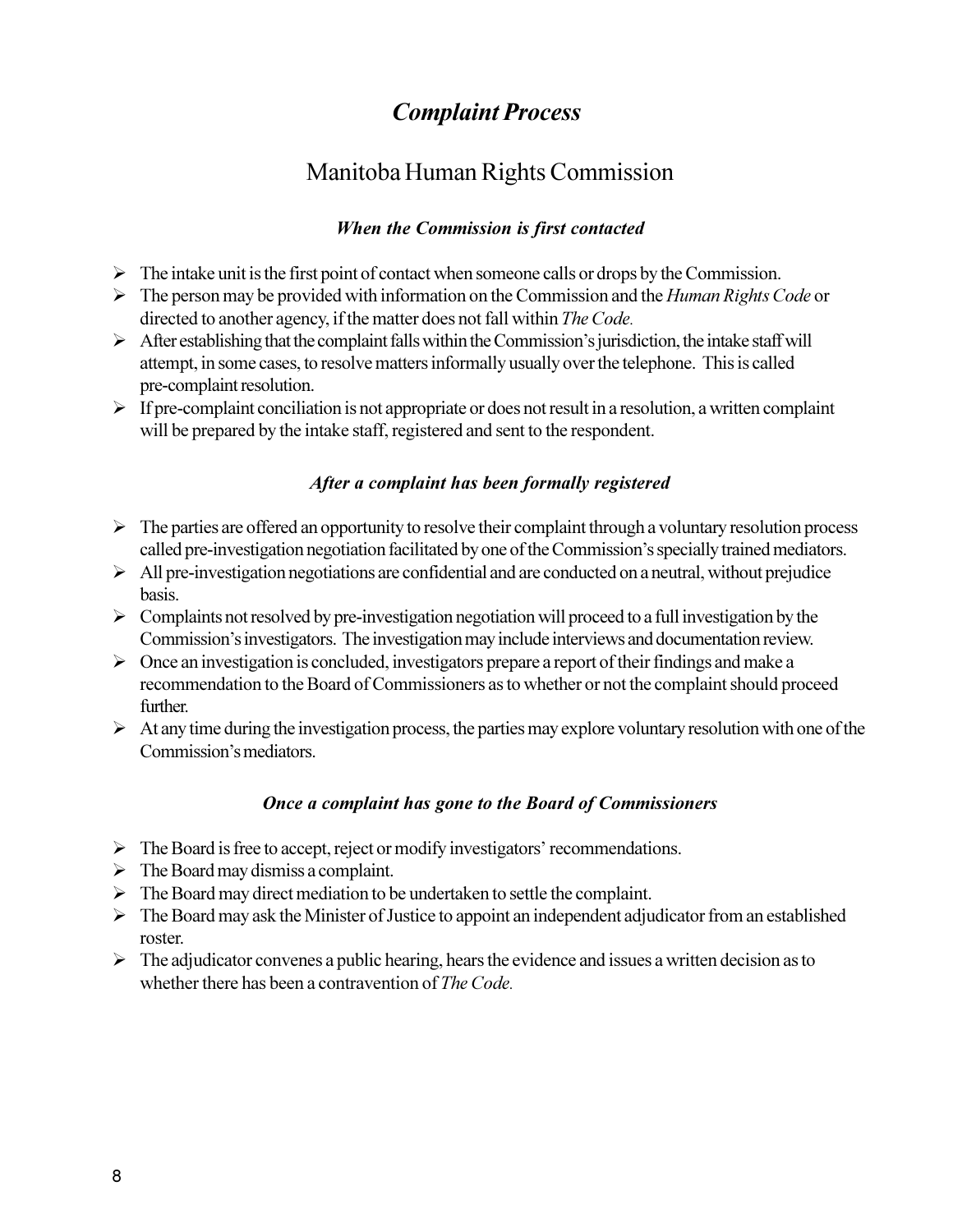# **Overview**

A total of 499 files were opened in 2003. Files are opened when a complainant requests that an allegation, which appears to have the basis for a complaint and falls within the jurisdiction of the Manitoba Human Rights Commission, be pursued.

Pre-complaint resolution was attempted with 397 files, 62 of which were resolved successfully. The average length of time that a file spent at the precomplaint stage in 2003 was 20 days.

Of the total files opened in 2003, 274 resulted in formal complaints being filed with the Commission.

During the year, the mediation team was assigned 242 formal complaints for the purposes of pre and mid-investigation negotiation and 55 of those complaints were resolved successfully in 2003. (39 in pre-investigation and 16 in midinvestigation). Pre-investigation negotiations were, on average, completed within 59 days in 2003, while mid-investigation negotiations took, on average, 50 days.

The investigation team was assigned 208 formal complaints in 2003. During 2003, the team completed investigations and prepared investigation reports with recommendations to the Board of Commissioners on 117 complaints. These reports were then reviewed and considered by the Board of Commissioners and determinations were made pursuant to *The Code* (either that the complaint be dismissed or that it be referred to directed mediation or adjudication). In addition to the investigation reports, the investigation team prepared 52 reports with respect to complaints withdrawn and abandoned. The average length of an investigation in 2003 (including withdrawals and abandonments) was 9.02 months.

In terms of overall age of the Commission's investigation files, by the end of 2003, only 14.8% of the files in investigation at that time were one year or older. This is down substantially from 19% at the end of 2002.

The advantages of pre-complaint conciliation and pre-investigation mediation become obvious when one looks at the time lines involved in these various processes. When all of the options noted above are combined, and a time calculated, the average time to process complaints in 2003, from the precomplaint attempt to board directed mediation, was 101 days or 3.32 months.

Board directed mediation is the last opportunity for a settlement between the parties. It is a process, which occurs after a full investigation of a formal complaint has been completed and the Board of Commissioners has determined that the complaint will not be dismissed, and that directed mediation ought to occur. Twenty-one formal complaints were referred to directed mediation in 2003 with 12 cases, 5 of which were assigned in 2002, being resolved successfully. In 2003, directed mediations were, on average, completed within 95 days.

During 2003, 14 complaints were referred to adjudication, however many were settled before a hearing took place. As a result, no legal proceedings took place during the year.

 *Life is a journey, not a guided tour. Bryan Rehard*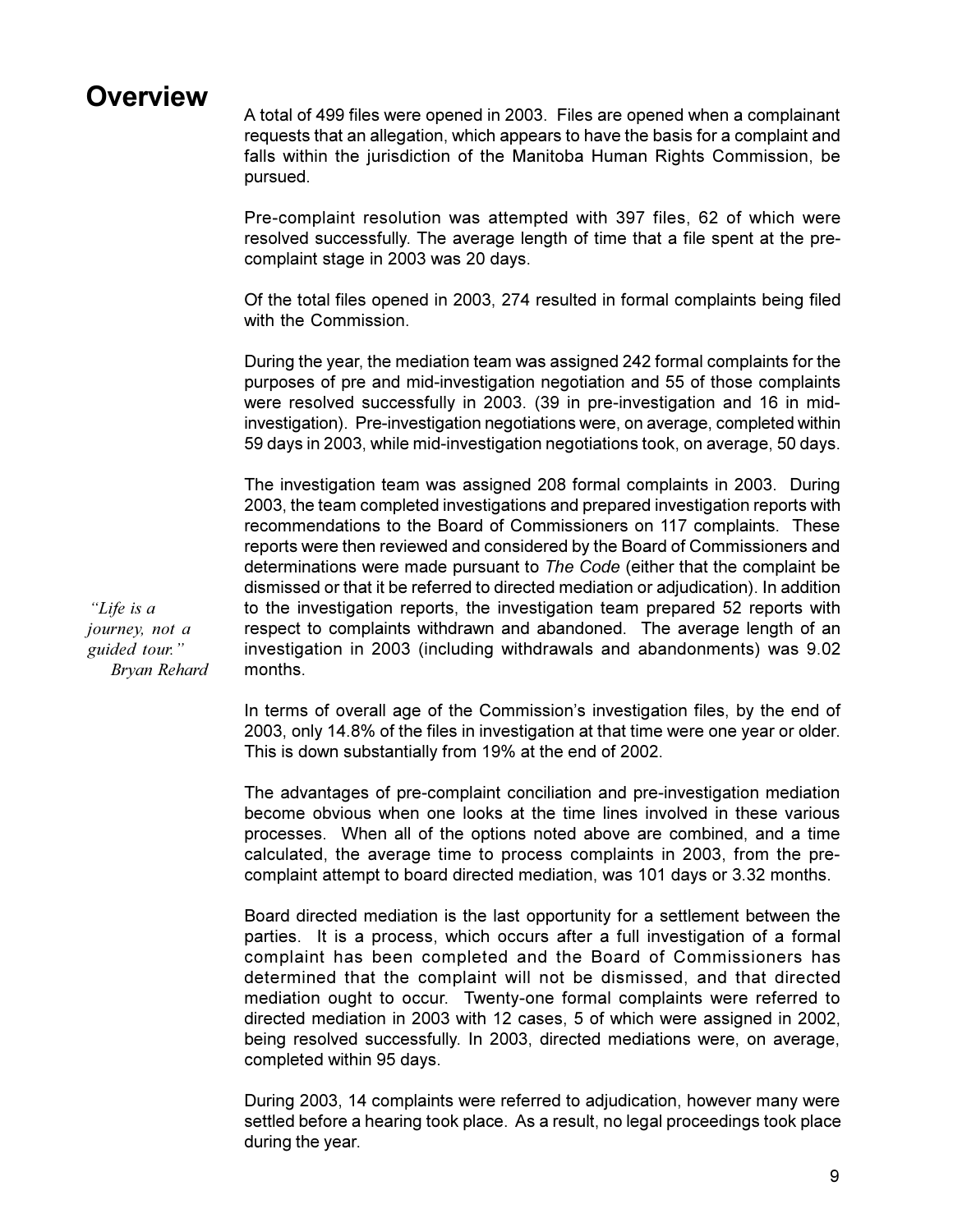In all, during 2003 the Commission closed 254 complaints. Of the 254 matters that were closed during this year, 101 were resolved prior to proceeding to investigation (i.e. in pre-complaint or pre-investigation negotiation). This means that of the matters closed by the Commission in 2003, 40% were resolved prior to an investigation even being commenced.

As of December 31, 2003, the Commission's active caseload was 299 files, which included complaints and pre-complaint matters.

# **Settlements**

# **Employment**

### **Sex** – including pregnancy

A woman, who had worked for a company for over a year, left on maternity leave. A month before her leave ended, she was advised that in her absence, the company had made changes to its computer system and that it would be too difficult to retrain her. Her employment was terminated and she received four weeks severance pay. She found another job but it paid \$2,000 a year less.

She approached the Commission believing that if she had not taken maternity leave, she would have continued her employment and would not now be making less money.

*When one door of happiness closes, another opens; but often we look so long at the closed door that we do not see the one which has opened for us. Helen Keller*

With her approval, the company president was contacted in an effort to resolve this before a formal complaint was filed. The pre-complaint effort was successful, and \$2000 was added to her severance package.

### **Sexual Orientation**

During a job interview, a man was asked if he was homosexual. He said yes. According to him, although the interview went well, he did not get the job. He filed a complaint with the Commission alleging that he was denied the opportunity for employment based on his sexual orientation.

Mediation took place and the parties entered into an agreement. The man received \$400 as general damages. Copies of the guideline for Preemployment Inquiries are available at the Commission and on the website.

### **Political Activity**

While at work, the complainant received a fax at his workplace concerning the possibility of his running as a candidate in the provincial election. According to the complainant, other staff also saw the fax. He said he subsequently left the office to meet with a client and on his return he said he discovered that all his files had been removed from his desk and it appeared that his desk had been gone through. He met with his manager. He claimed his manager told him his sales were poor and also spoke to him about the upcoming election. According to the complainant, the manager then asked for a list of his next day activities. The list was provided but later that day his employment was terminated. He believed he was fired because of his political activities.

While the file was pending investigation, the two parties agreed to meet, and with the mediator's assistance, try to work out a voluntary resolution. Since the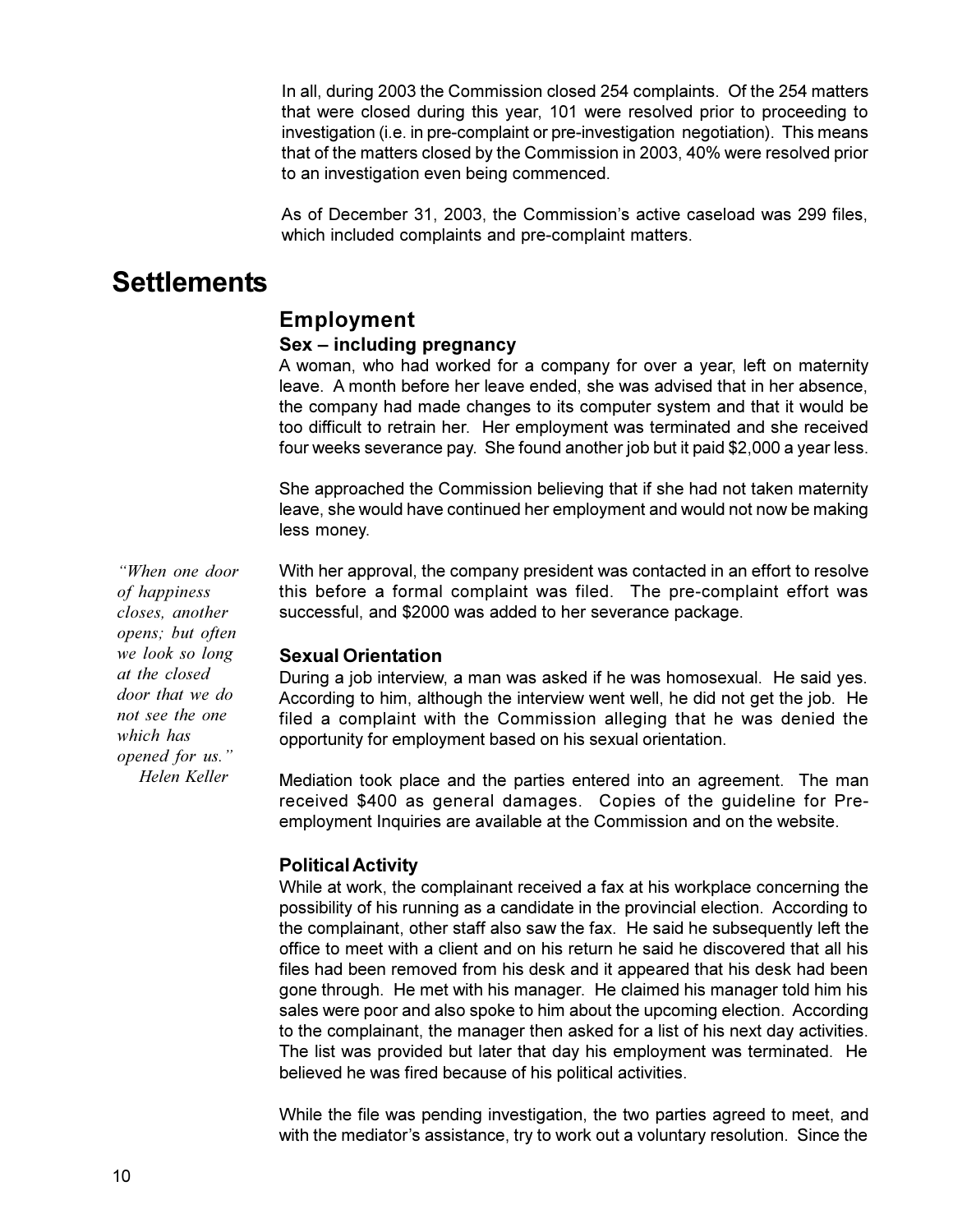investigation was put on hold, it was not necessary for the respondent to file a formal response to the complaint.

They reached an agreement with the complainant receiving \$1,500 as general damages.

### **Mental Disability**

A woman had been working for the same company for twelve years. She suffered an aneurysm, which resulted in her missing six months work. As a result of her illness, her personality changed and she had some short term memory loss. While continuing her treatment, she experienced another unrelated medical problem and surgery was required. She was off work for another three months.

When she returned to work, she said she had booked a week vacation in July. She then took her vacation. On her return she claimed that her supervisor told her she had booked a week in August not July and was fired for dishonesty. She received three months severance upon dismissal.

She contacted the Commission stating that she believed the real reason she was fired was because of her absences due to her disability, including the point that her memory problem was behind the mix-up in vacation plans. In an effort to resolve this before a formal complaint was filed a pre-complaint resolution was attempted with the complainant's consent.

Within two weeks, the matter was resolved with the complainant receiving an additional two months severance.

### **Harassment - Sexual**

A woman, who worked in a hotel as a cleaner, says that she was subjected to sexist comments by a hotel manager. She claimed that she reported this harassment to management but was repeatedly told to just ignore him and that he was leaving soon anyway.

Before he left however, the cleaning woman's job was terminated. She contacted the Human Rights Commission, not because she lost her job, but rather because of the lack of action in response to the harassment.

Although the company manager admitted that the woman had complained that the manager in question had been difficult, he claimed that she never told him about the sexist comments.

Nonetheless, the company was very open to adopting and communicating an anti-harassment policy and the Commission provided sample policies. One was modified and is now posted in the lunchroom and at the front desk of the hotel. The complainant was satisfied with this outcome and the file was closed.

 *The pessimist sees difficulty in every opportunity. The optimist sees opportunity in every difficulty. Winston Churchill*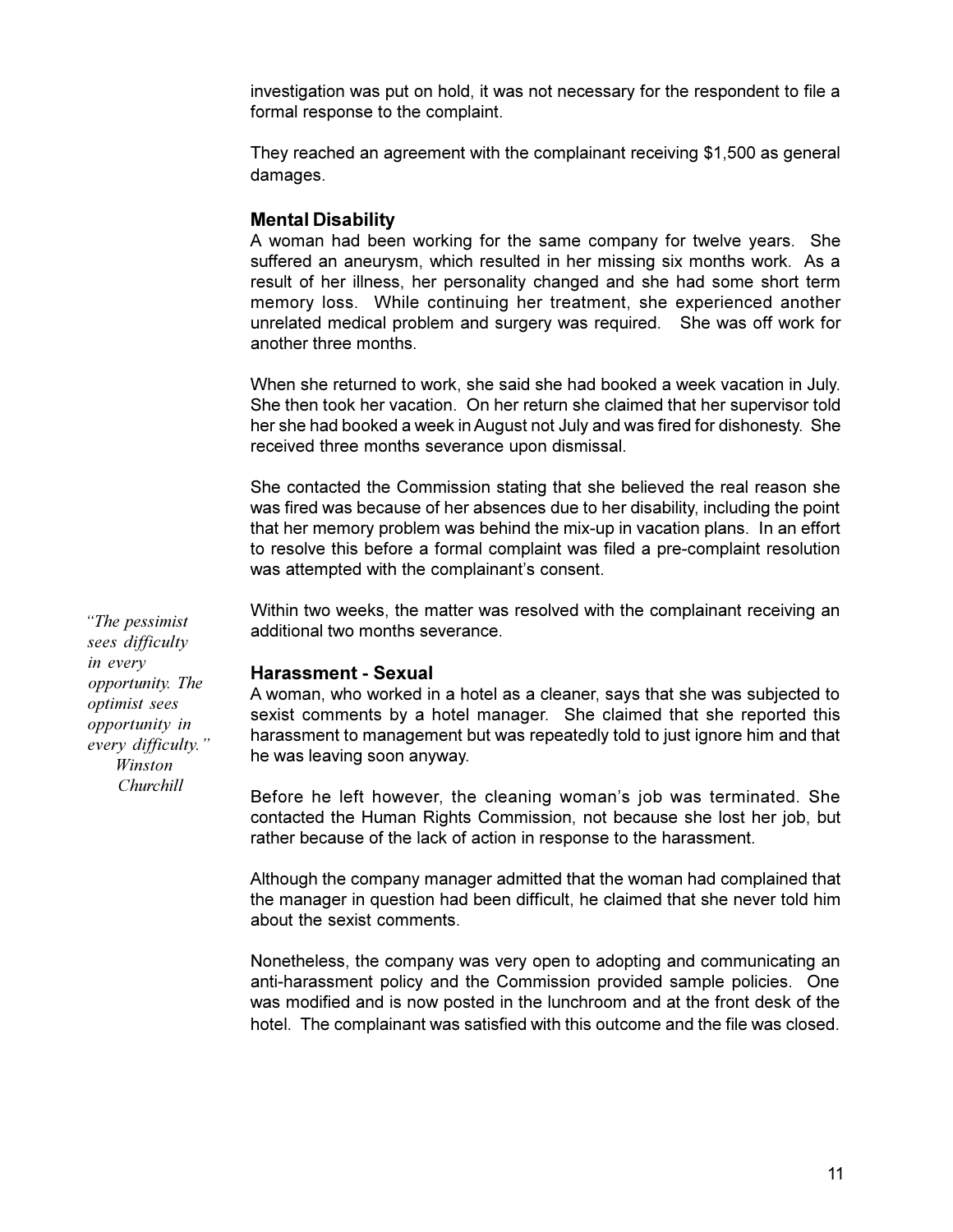# **Housing**

### **Physical Disability**

An owner of a condominium unit, who is deaf in one ear and has severely limited hearing in the other, requested that the condominium corporation attach, at its own expense, a strobe light feature to the fire alarm in his unit. When it refused, he filed a complaint with the Commission. He believed that the condominium's corporation's lack of action constituted a failure to reasonably accommodate his special needs based on a disability.

The condominium board believed that the installation was the unit owner's responsibility. It also said that several measures were already in place to assist people in case of an emergency. Furthermore, the board questioned the effectiveness of the strobe light feature when the complainant was asleep. Experts and other evidence however, confirmed that visual signals such as strobe lights are effective and do wake people up.

Initial attempts at mediation failed to resolve the situation so the complaint proceeded to investigation. The Board of Commissioners determined that directed mediation take place and if that failed, the complaint would proceed to adjudication. This time, a settlement was reached.

Two strobe lights, linked to the central alarm system, were installed in the complainant's unit at the respondent's expense. It was noted that buildings with visual alarm systems, as well as audio alarms, could prove to be of great importance to people with hearing disabilities.

### **Services**

### **Physical Disability - Systemic**

Sometimes one person's complaint paves the way for others. The Commission often deals with these systemic issues and encourages resolution whenever possible. That is what happened when a deaf woman filed a complaint against the Manitoba Theatre Centre. In her complaint, she said that the theatre company had failed to accommodate her disability by not providing a sign interpreter at a play she wanted to attend.

MTC willingly entered into mediation. Although the complainant could not reach a settlement with the theatre company, the Commission was determined to move on this systemic issue and stepped in. A settlement was reached.

In the agreement, MTC agreed to accommodate the deaf community by providing American Sign Language (ASL) interpretation of a main stage production during its 2003-2004 season. The ASL interpreters will sit or stand near by the assigned set of seats. Also, a photocopy of the play will be sent to the person requesting a seat. The signed performance will be publicized and MTC will consider including one signed performance of all its main stage plays at some time in the future.

With this agreement, MTC moves to the forefront among theatres by offering a means for the deaf community to enjoy a play. It now exceeds the level of service offered by most other theatres in North America.

*We can try to avoid making choices by doing nothing, but even that is a decision. Gary Collins*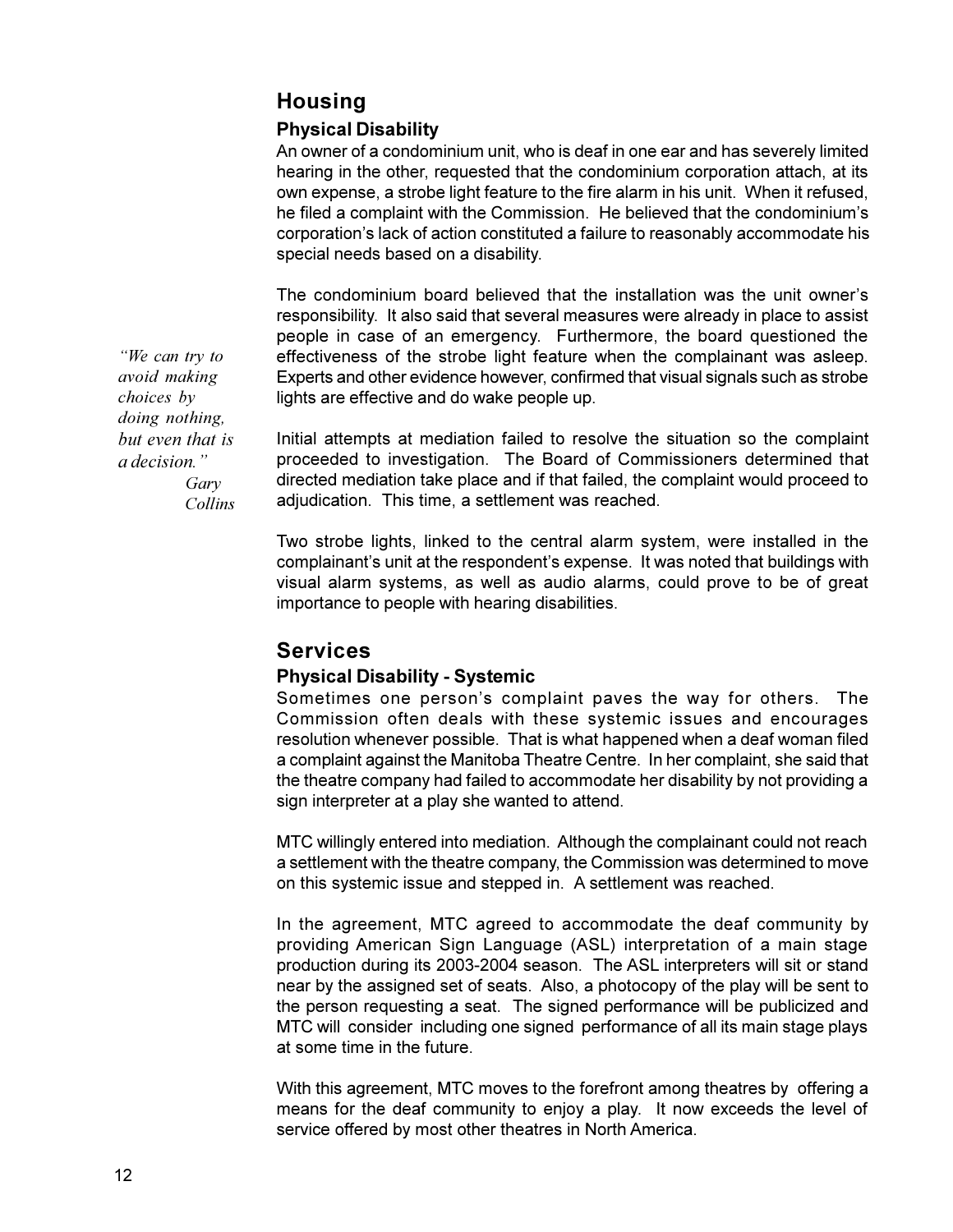### **Ancestry**

A woman who was not allowed to buy a can of hairspray at a grocery store filed a complaint with the Commission. She believed that the decision not to sell to her was based on her ancestry, which is Aboriginal. She not only took her complaint to the Commission, she also took it to the media. The respondent admitted that the incident happened but cited *The Liquor Control Act of Manitoba*, which states that it is an offence to sell intoxicants to impaired customers. He claimed that the store had been warned in the past. He admitted however, that the staff did not suspect the woman was a substance abuser but rather was concerned that she was purchasing the hairspray for someone else.

The complaint went to investigation but midway, a financial settlement was reached. As well, a company representative apologized to the woman both privately and publicly.

### **Family or Marital Status**

A divorced couple with two children was told that the school bus, which transported their children to school, would only pick up the children from one location. This caused a problem since they shared custody, with the children staying alternate weeks with alternate parents. They did, however live in the same neighbourhood. The woman contacted the Commission saying that the school division was failing to accommodate her on the basis of family or marital status.

In an effort to resolve the issue before a formal complaint was filed, the Commission contacted the superintendent who agreed to look into the matter. The situation was resolved and it was agreed that the children would be picked up at the appropriate home on alternate weeks.

### **Age**

A mother of a 14 year old boy filed a complaint with the Commission when she discovered that a local ice cream store barred students from a particular school during lunch hour. She believed that not allowing students from one school at a particular time constituted differential treatment in the provision of services, based on age.

The respondent however contended that access had to be denied because of acts of vandalism, disturbance and disruption of business in the past. He also believed his policy was not discriminatory since students from other schools were allowed in, and students from the affected school were allowed to enter with an adult.

Mediation was attempted and a full investigation took place. Finally the Board of Commissioners directed that the parties return to mediation. It took some time, but finally a settlement agreement, which was acceptable to both parties, was reached. Now up to five students may enter at a time to purchase food or other products. This policy is posted outside the door. In the event however, that there is a re-occurrence of destructive or illegal activity, the store is at liberty to amend this policy.

 *There is nothing like a dream to create the future. Victor Hugo*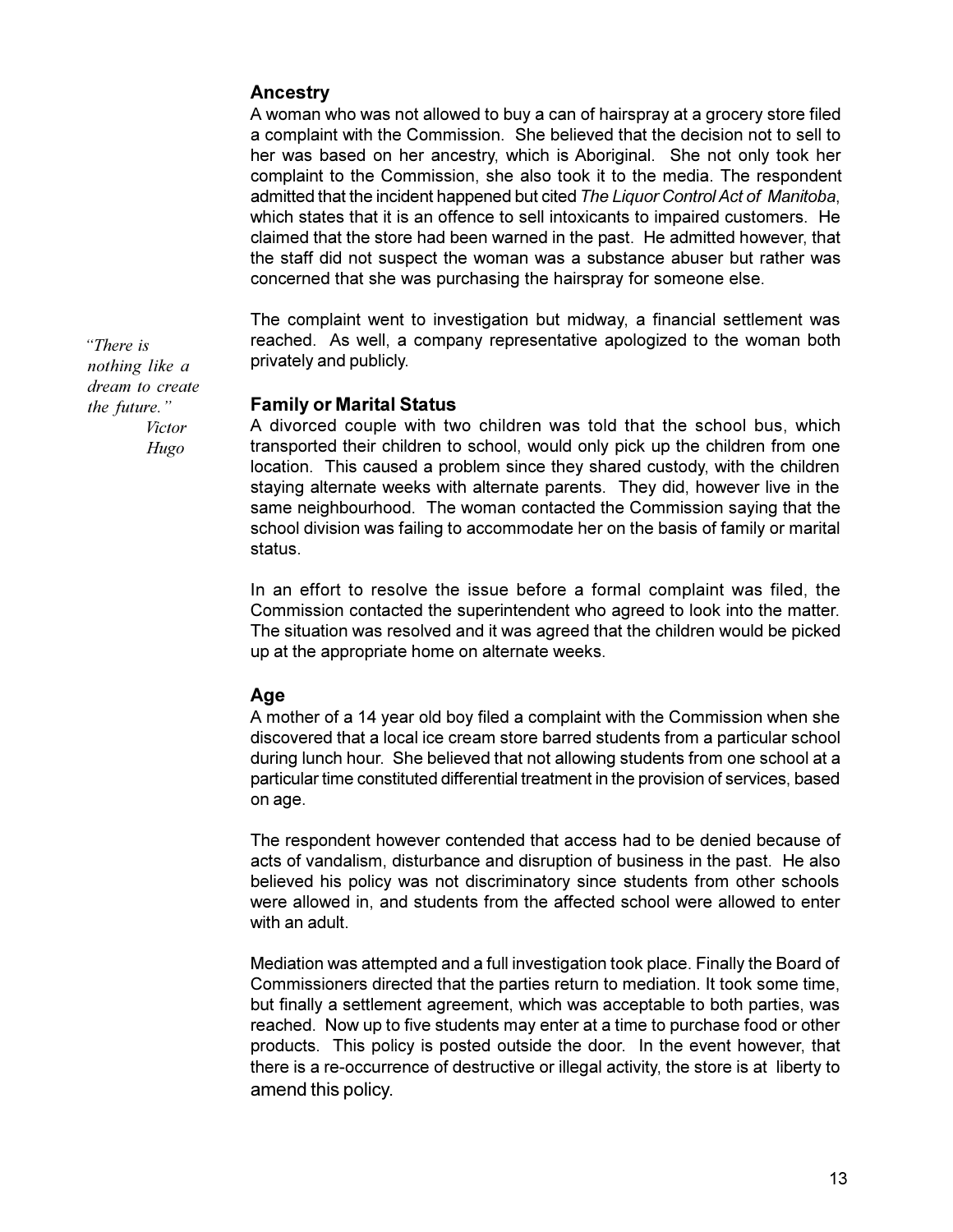# **University Monitoring Report**

# **Brandon University**

For the fifth and final year, Brandon University has submitted its hiring data for the previous year to the Commission pursuant to a settlement agreement reached in 1999.The data has been reviewed again this year, with a view to determining whether progress has been made toward rectifying the historic underrepresentation of women in faculty and administrative positions.

In 1997, the Commission undertook a statistical analysis, which compared the availability of qualified women in the external workforce to the number of women in the academic ranks at Brandon University on a department by department basis. At that time, as has been noted in previous Annual Reports, there was a pattern of under-representation of women in all faculties, with the exception of Nursing.

The hiring data for the year ending August 31, 2003, indicated that there had been a total of 36 "new hires" in faculty positions during the year, of which 14 (40%) were women. This percentage was fairly consistent with the statistics for the previous year (46%), and reflects progress since 2001, when only 31% of the "new hires" were female. By way of historical overview, in January 1997, only 21% of the faculty within the classification "university professors" were women. In the year 2000, special measures were undertaken to recruit women, and a total of 54% of the new hires in the previous year were women.

The Faculty of Science was the subject of comment in the 1997 statistical analysis, as having a particularly low ratio of females to males. In the year currently under review, 4 of a total of 9 "new hires" were women, bringing the number of women in the Faculty to 36%. The overall percentage of women in Science has remained relatively consistent in the 5 years covered by the settlement agreement.

The University has also reported that in the most recent time period, "...opportunities to hire new faculty have increased, and we recently celebrated the grand opening of a new Health Studies Complex, which will accommodate the new Bachelor of Nursing Program in 2004.

In summary, it can be noted that Brandon University has made modest progress in the past 5 years towards meeting its stated objective of "... improving the status of all women at the university." However, as has been noted in previous Annual Reports, as a small university in a rural setting, Brandon University faces unique challenges when recruiting and hiring faculty and staff. The information submitted for the current year is optimistic and Louis P. Visentin, President of Brandon University writes, "We have seen a substantial growth in programs and enrolment over the past 3 years...The next few years will be a period of renaissance, renewal and revival". Although it will no longer be required to provide hiring data to the Commission, it is to be hoped that Brandon University will keep at the forefront of its agenda its undertaking to demonstrate its commitment to educational equality for all women at the University.

*Obstacles are those frightful things you see when you take your eyes off your goal. Henry Ford*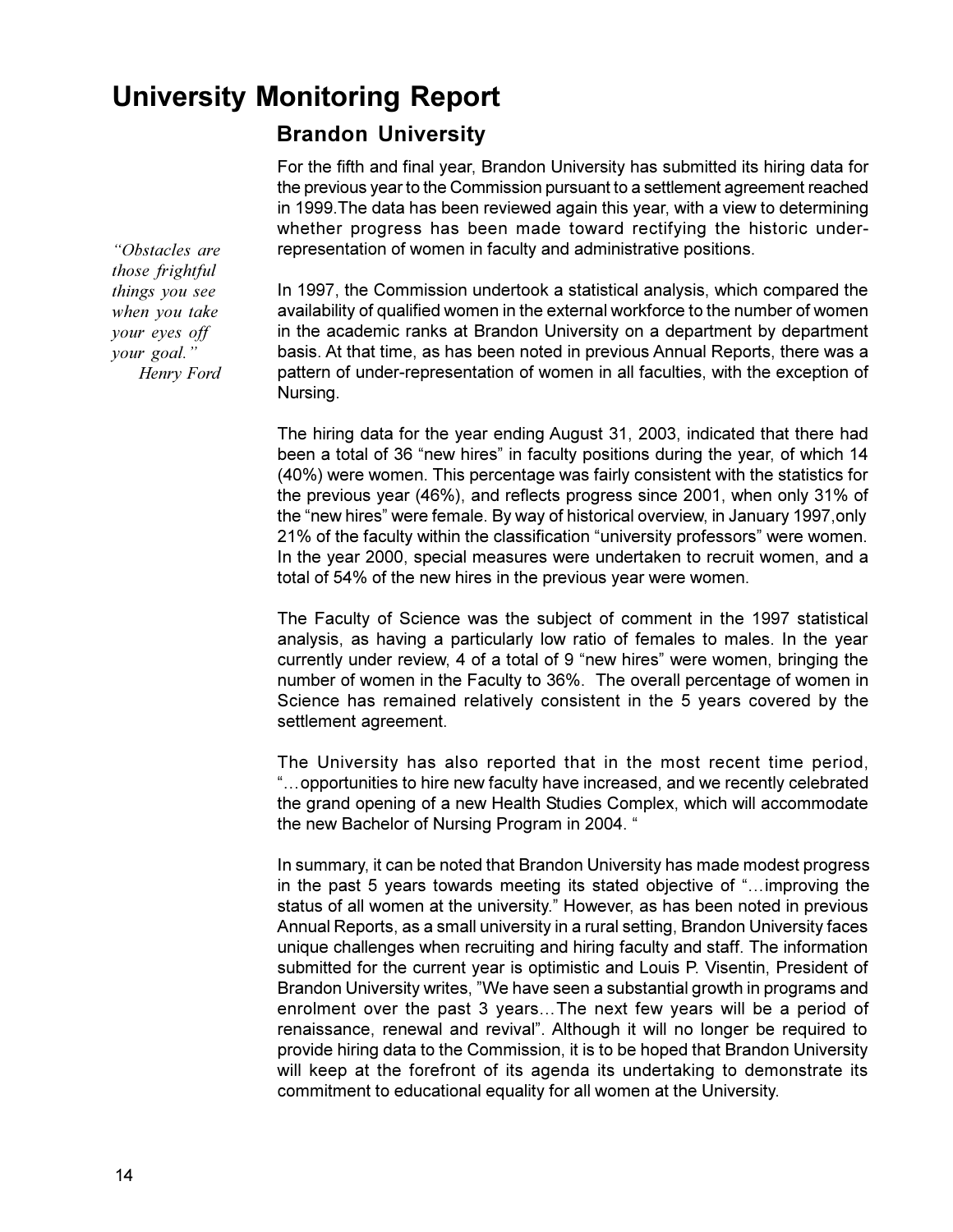# **Raising Awareness**

Pubic Education is an integral part of the of the Manitoba Human Rights Code, which states that "it is important that educational programs assist Manitobans to understand all their fundamental rights and freedoms as well as their corresponding duties and responsibilities to others." Although public education is provided on many fronts, in 2003 the Commission continued to focus much of its activities on employers and students.

*It has long been recognized that an essential element in protecting human rights was a widespread knowledge among the population of what their rights are and how they can be defended. Boutros Boutros-Ghali*

Awareness of human rights issues is brought to the public attention through media releases, the monthly Connections Bulletin, the Commission's website, presentations, outreach activities, youth conferences, awards and educational programs.

### **Website**

The Commission's website can be found at www.gov.mb.ca/hrc. It contains fact sheets, guidelines, the Connections Bulletin, legal decisions, *The Code* itself and information about upcoming workshops. The website also has a link to MHRC TV, an interactive site designed specifically for students. MHRC TV offers videos, quizzes and a pre-booked chat room to students and teachers across the province as a learning resource. This year a women's rights quiz was added to the menu in recognition of International Women's Day.

### **Presentations**

There is a great need for public education, much more than the budget allows. Over time, the amount of money necessary to educate the public has diminished and too often the Commission has had to turn down presentation requests or has not been able to update and re-print information pamphlets. Nonetheless, the Commission staff made 96 formal presentations in 2003 and reached nearly 4000 people. For example, the staff of the Commission gave a three-hour presentation at the annual Manitoba Association of School Trustees (MAST) meeting in Winnipeg. Another presentation was given in both French and English to 500 students at College Jean Sauve. Human rights presentations are a response to requests from businesses, organizations, government departments and educational institutions. Audiences ranged in size from ten participants to over 500.

# **Educational Programs**

Two of the Commission's five educational programs were updated and re-vamped in 2003. In particular its half day Harassment Workshop now includes a section on teaching supervisors how to investigate complaints in their workplace. The workshop reviews the importance of documentation, answers who should conduct the investigation, explains what questions should be asked and what steps to take before an investigation begins. The full day Employment Seminar was also changed, and now reflects the latest human rights decisions.

The other workshops offered to the public are Human Rights for Non-profit Organizations, Recent Developments in Human Rights Law and Reasonable Accommodation in the Workplace.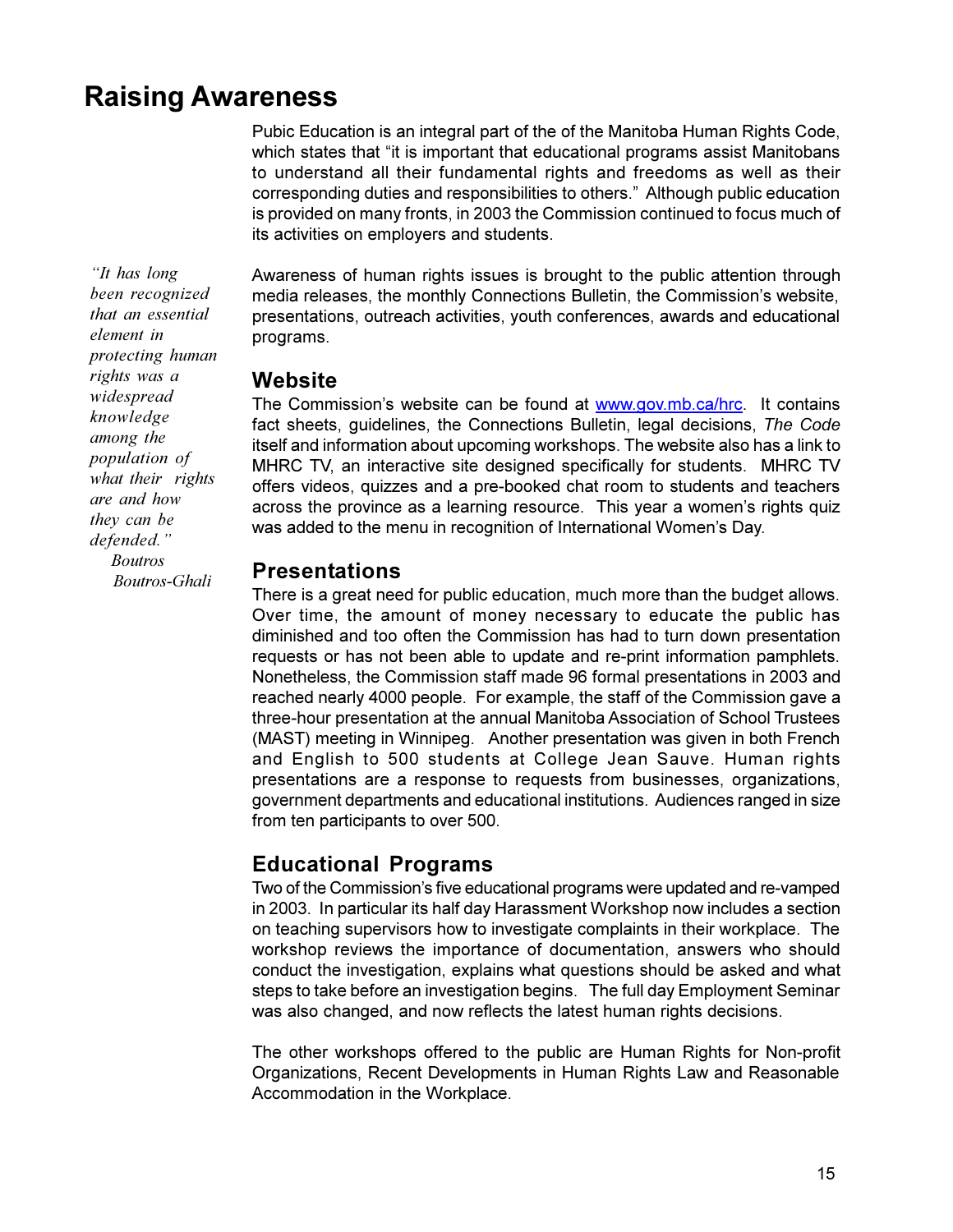# **Youth Conference**

The third annual Youth Awareness Conference was held in Winnipeg. This year the Commission presented the students with a new workshop option. Mia Momma was designed to inform students that pregnant teens and teen moms have rights. The workshop featured special guests from a local Winnipeg group called Resources for Adolescent Parents (RAP). This group not only talked to the students about their own experiences, but also put on skits and monologues. Three other workshops were also offered: Diversity without Division (bullying and harassment), Taking Care of Business (rights and responsibilities in the workplace) and Not So Trivial Pursuit (the human rights quiz). The Conference took place on November 21, 2003. The winner of the video contest was the students of West Kildonan Collegiate. Their entry was called "Poverty in Winnipeg."

### **Outreach**

The Commission continues its efforts to keep up its outreach activities in the community. A human rights officer spends one day a week at the St. Boniface Service Centre, providing bilingual outreach and intake services. Once a month another bilingual human rights officer delivers the same service at the St. Laurent Manitoba Metis Federation Interlake Office, Winnipeg's Aboriginal Centre and the Manitoba Metis Federation Winnipeg Regional Office. As well, our northern officer continues to travel extensively throughout the North and hold regular office days in Friendship Centres and other community offices.

*Those who stand for nothing fall for anything. Alexander Hamilton*

The Commission often takes its mobile display to such organized events as International Women's Day, Law Day and Elimination of Racism Day.

### **Awards**

The Manitoba Human Rights Commission joined forces with The Canadian Human Rights Commission, The Community Legal Education Association of Manitoba and The Manitoba Association for Rights and Liberties in recognizing and awarding the annual Commitment Award and the inaugural Human Rights Youth Award. The 2003 awards recognized work in the field of social and economic rights as found in the United Nations *International Covenant on Economic, Social and Cultural Rights.*

The recipient of the Commitment Award was Winnipeg Harvest, which has been working towards social progress and a better standard of living for Manitobans since 1985. Since then, the people behind Harvest have spoken out on many social and economic rights issues.

Youth Helping Youth received the first ever Youth Award. Youth Helping Youth is a project developed in Winnipeg by a core of eighteen young people. Their purpose is for young Canadians to raise funds to support education in Bangladesh and Nepal. Although the group has been involved in many fundraising activities, it became most widely known for its jewelry/pop culture buttons made from baking soda and cornstarch dough.

The keynote speaker at the luncheon event was Gail Asper, Managing Director of the Asper Foundation. She spoke on the future of the Canadian Museum for Human Rights.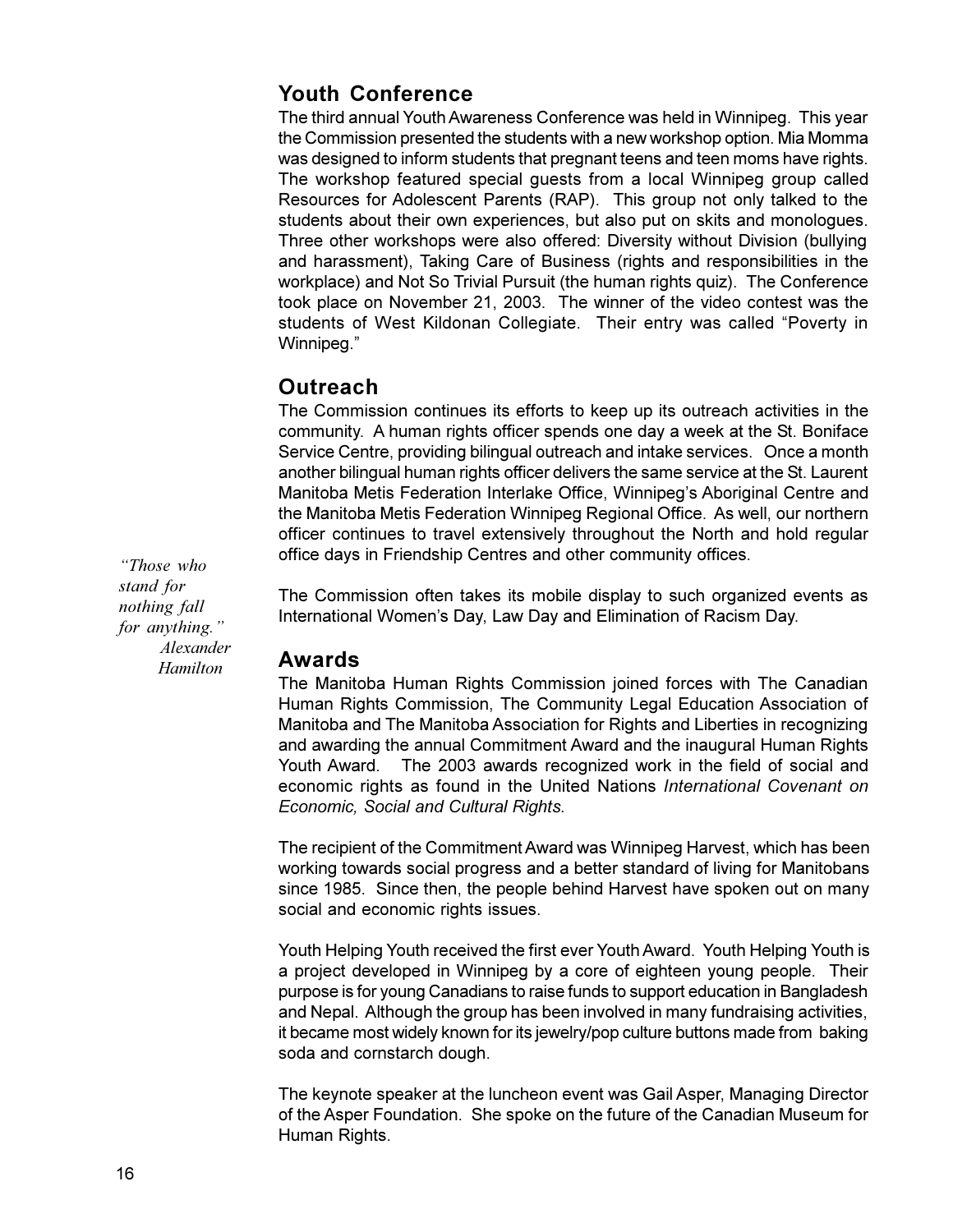# **2003 Commissioners**

Commissioners represent the geographic, cultural, social and economic profile of Manitoba. They are appointed for a three-year term and serve on a part time basis. There are ten Commissioners, including a Chairperson and a Vice-Chairperson.

### **Chairperson**

**Janet Baldwin** has an LL.B degree from the University of London, and did graduate work at the University of Warsaw, Poland, and the University of Illinois. She taught law at the University of Manitoba for 31 years. She also served as Chair of the President's Advisory Council on Women and as the Director of the Women's Secretariat, and revised the University's sexual harassment policy. Janet is a member of an Agency Liaison Team with the Red Cross for the United Way. She was elected President of the Canadian Association of Statutory Human Rights Agencies for 2002-2003. Janet is married and has two daughters.

# **Vice-Chairperson**

**Jerry Woods** is a proud member of the Couchiching First Nation. He has been a labour and social activist all of his working life, which began when he was only fifteen years old. Over the following twenty-five years, he worked as a papermaker at the Boise Cascade paper mill in Fort Frances, Ontario. For twenty of those years, he served as an Officer with the Local Union. In 1989, he became a full time National Representative for the Communications, Energy and Paperworkers Union. Jerry retired in 2002.

**Roberta Frederickson** is currently finishing a Family Fetal Alcohol Spectrum Disorder Support Worker Program. With this training, she will be an advocate and educator on behalf of families and children in need. Roberta was a Shop Steward with the Canadian AutoWorkers and a long time employee with the Fort Garry Hotel in Winnipeg. She has extensive experience in workplace issues and for many years, facilitated human rights and respectful workplace discussions for CAW members. Her interests include human rights, child advocacy and the issues surrounding domestic violence. Roberta has one grown daughter.

**Yvonne Peters** has a Bachelor of Arts and a Bachelor of Law from the University of Saskatchewan and a Bachelor of Social Work from the University of Regina. She practices equality rights law in Winnipeg, providing legal consultation and advice to unions, community groups, human rights organizations, the corporate sector and governments. Her community work includes serving as a member of the Equality Rights Panel of the Court Challenges Program and sitting on the Board of the Women's Health Clinic.

**Fausto Yadao** is the former Dean of Student Affairs at Red River College. He was also the Director of Regional Centres and Distance Education. In 1990, he led the Red River Task Force on Services to Aboriginal and Multicultural Communities. Fausto is a Board Member of the United Way and Board Member and Fundraising Coordinator for the Philippine-Canadian Centre of Manitoba. He is a recipient of the Golden Jubilee Medal for community service and has two daughters.

*Wisdom is the reward you get for a lifetime of listening when you'd have preferred to talk. Doug Larson*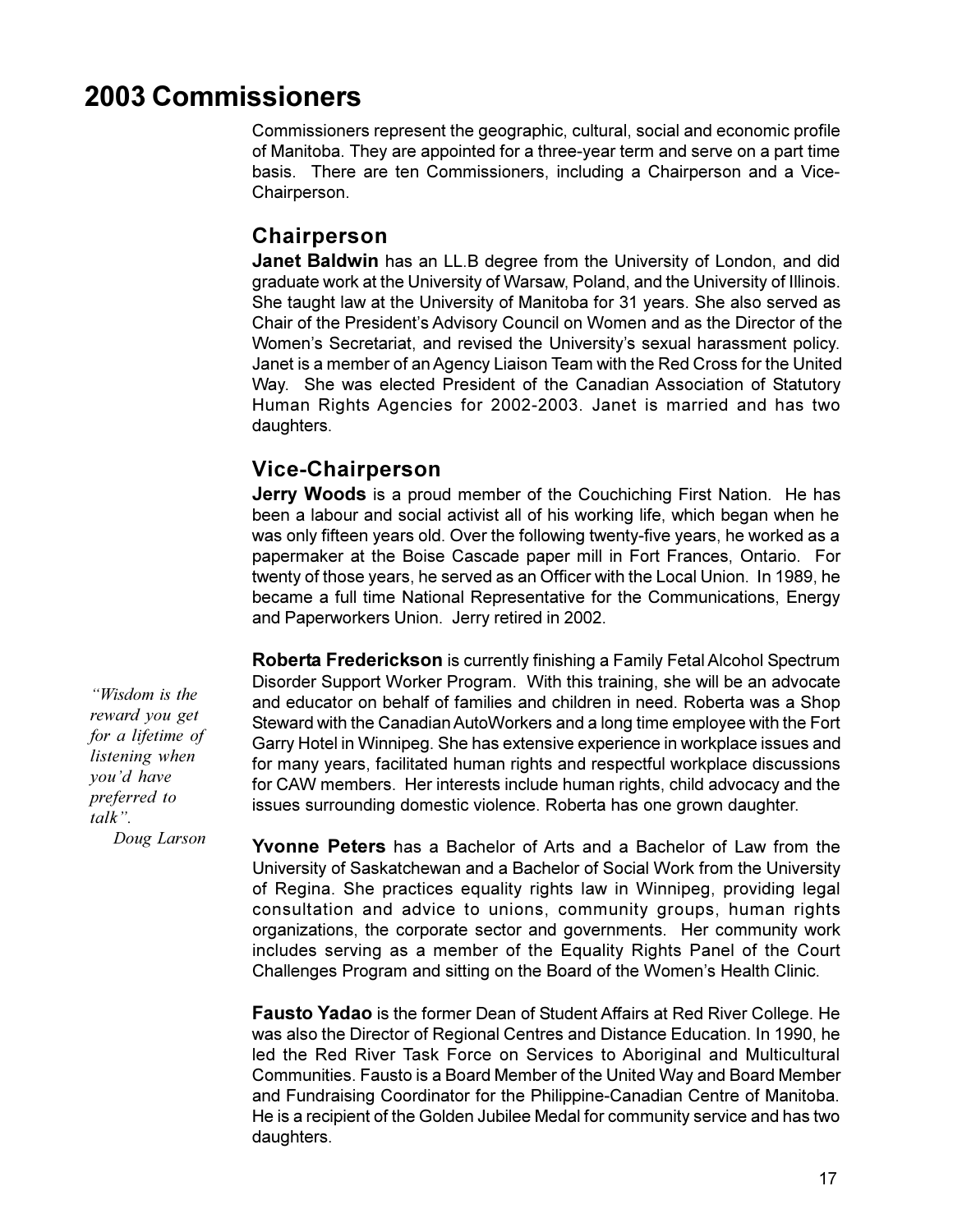**Robin Dwarka** is the Director of Administration for Legal Aid Manitoba. She is a Certified Management Accountant (CMA) and has a Bachelor of Commerce (Honours) from the University of Manitoba. Robin is a founding member of the Manitoba Pan Handlers, a local steel band. Currently, she is active in the Caribbean community primarily through the Youth and Education sub-committee of the Council of Caribbean Organizations of Manitoba.

**M.V. Naidu** is the past Chair of the political science department and a professor at Brandon University. The recipient of many honours such as the Canadian government's citation for Citizenship and the Fulbright Scholarship Grant, Professor Naidu is also the past president of the Canadian Peace Research and Education Association and the Canadian Asian Studies Association. Well known for his community involvement, he founded the West Manitoba Multicultural Council, the Citizen's Committee for Medicare and the Civic Affairs Association of Brandon. He is the editor of an international journal *Peace Research* and writes a regular column for the Brandon Sun.

*We are continuously faced by great opportunities brilliantly disguised as insoluble problems. Lee Iacocca*

**Sheena Rae Reed** was born and raised in Flin Flon and her love of the North resulted in her returning to her hometown after receiving her Arts Degree from the University of Manitoba and studying two years of law. Once she returned to Flin Flon, she began working in social services and today she works with Child and Family Services. For the last fourteen years Sheena has coached girls gymnastics and has been involved in Big Brothers/Big Sisters. She is the President of the Flin Flon Friendship Centre's Board of Directors and the  $1<sup>st</sup>$ Vice-President of the Manitoba Association of Friendship Centres.

**Elliot Leven** is a lawyer by profession and his preferred areas of practice are labour and employment law and Aboriginal law. He is an active member of Winnipeg's gay and Jewish communities and is the past chair of the Gay and Lesbian Issues Subsection of the Manitoba Bar Association. He is also a former board member of the Rainbow Resource Centre. As the former editor of the Jewish Post, Mr. Leven continues to be active in the Jewish Community and is the president of Camp Massad, a Hebrew immersion residential camp.

**Ajit Kaur Deol** who immigrated to Canada in 1967, is credited with developing the Caroline McMorland School for the Mentally Handicapped in Marathon, Ontario, from a church basement operation. This program is now integrated into the local high school system. Today she is a retired teacher and continues to be involved in her community. Among her many activities, Ajit is the President of the East Indian Support and Advocacy Group, a position she has held since 1993. In 2002, Ajit was invested into the Order of Manitoba, the province's highest honour. The following year, she was awarded the Queen's Jubilee Medal for her community service.